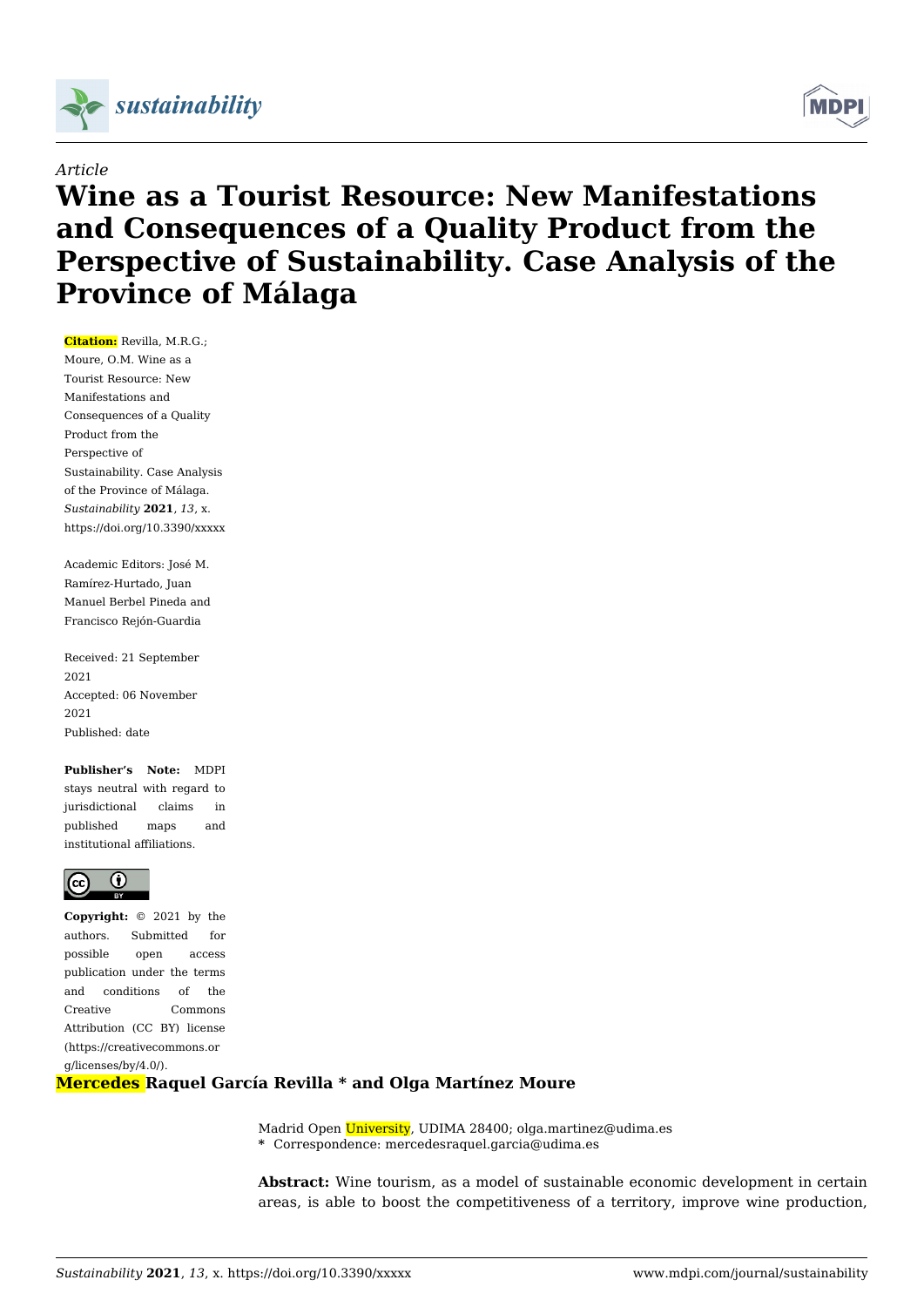respect the environment, and improve the living conditions of citizens. In this sense, this work will present an overview of this type of tourism worldwide and nationally, focusing on the province of Malaga. The diversification of the tourist industry has promoted the appearance, or extension, of new tourist activities beyond the typical activities associated with beach or cultural tourism. This has resulted in new job creation and new income generation options. Wine tourism promises and delivers a complete sensory experience, as tourists experience the consumption of wine from all senses: taste, smell, touch, sight, and sound. This experience is not limited to the consumption of the wine, but also includes the experience of a visit to wineries or vineyards, together with the necessary lodging, depending on location. In this way, the grouping of activities and the development of tourist routes stimulate cooperation between different companies in rural areas. Thus, we propose that tourism is a means by which economic and social development can be achieved in these areas and regeneration strategies can be implemented.

**Keywords:** tourism; wine tourism; sustainable economic; tourist resource; tourist

## **1. Introduction**

Tourism related to wine is already an established industry and has been consolidating itself as a tourist option for the future. Thus, it should be viewed as an important development and means for regional promotion. Many Spanish autonomous communities are investing in this new type of tourism. In fact, it should be noted that the consolidation of this industry is closely associated with an adaptation to the new demands of tourists, who seek high-quality experiences.

As an initial hypothesis that governs the entire framework of this research, we aim to prove that luxury destinations are based around the land's natural resources—specifically, high-quality products derived from the primary sector, such as wine in the study area. This causes a destination to increase (sustainably) its international business potential and become more competitive. The main objective of our work is to demonstrate this point. We use luxury tourism products linked to a traditional coastal destination, such as Málaga, as the focus of our analysis. All of this diversifies tourism and generates a knock-on effect.

It is necessary to follow a methodological approach, since we must conceptually distinguish wine tourism or enotourism from food and wine tourism (Medina and Treserras, 2008). Wine tourism implies that the wine and its associated characteristics is the most important factor for the tourist, while in food and wine tourism the wine is a part of a broader experience.

Today's tourist must be offered more sensations, as tourists seek new sensory experiences. This has influenced the generation of new trends in tourism, with non-traditional and less crowded destinations now being favored. As Cracolici and Nijkamp (2008) point out, there has been a change in the needs, expectations, and attitudes of tourists.

Previously, traditional tourism cast the tourist as a simple observer of the destination; therefore, the tourist did not gain a broad or holistic experience of a location. Now, the atmosphere of a place; the flavors of its gastronomy; and its wines, traditions, pilgrimages, etc., are experiences that today's tourist wishes to enjoy, leading to a transforming and innovative type of tourism. This is, in short, a clear paradigm shift.

Wine tourism, as a type of gastronomic tourism, is configured as a way of combining tourism with culinary adventure; it offers the possibility of enjoying a complete and complex sensory experience that takes into consideration all of the senses (López, 2010, Getz, 2000). According to Cohen and Avieli (2004), the tourist feels a connection with the location they are visiting. This is because gastronomy and wine have been an integral part of the history of the people of these regions (López, 2010).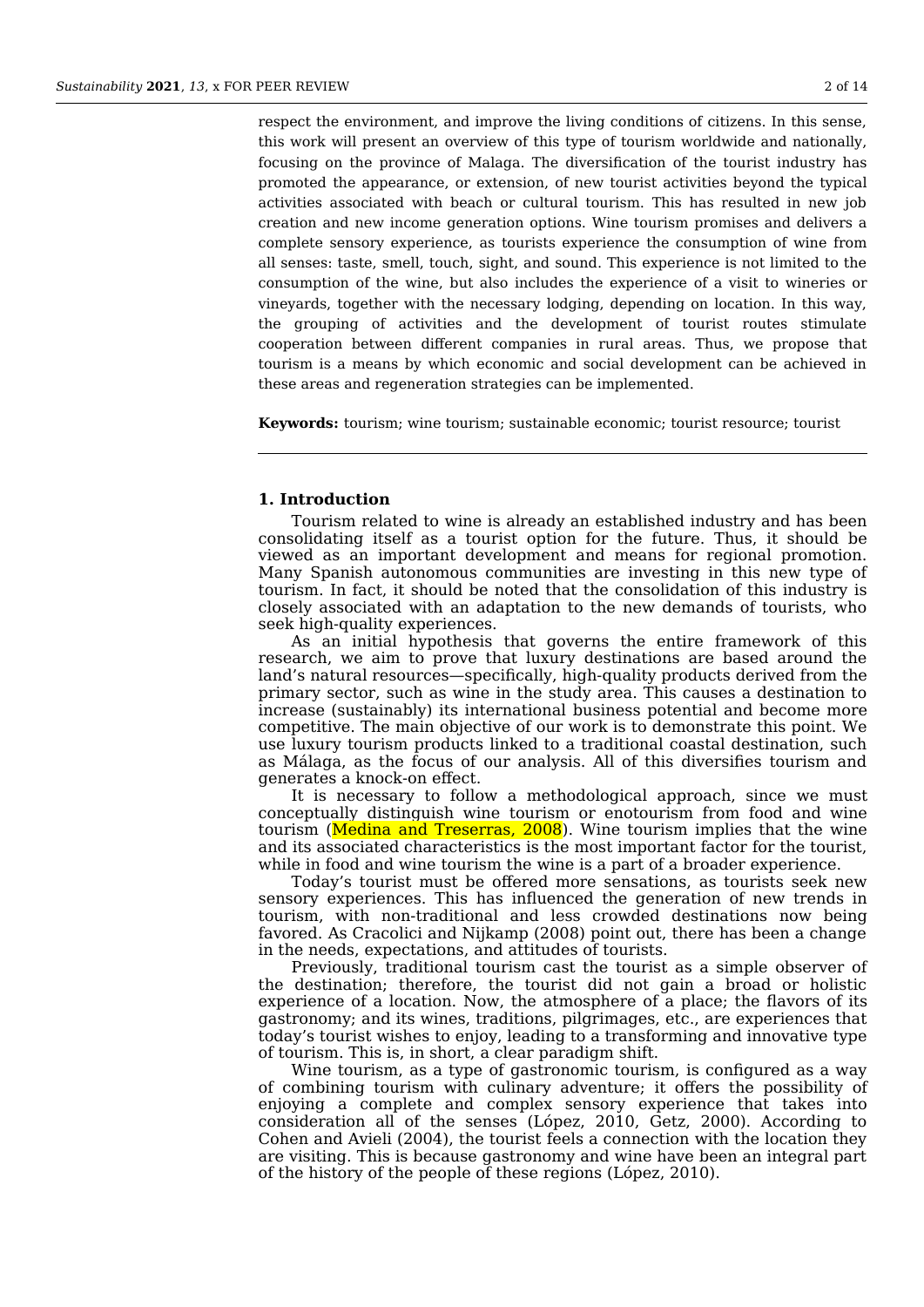If one looks back at history, we can say that activities relating to wine tourism increased exponentially throughout the first decade of the 21st century. To cite some statistics, in the United States, 27 million travelers (17% of all American leisure travelers) take part in culinary activities. We can also refer to another country in Europe that is similar in some respects to Spain: Italy. In Italy, this figure is approximately five million travelers, who together generate an economic input of 4000 million euros.

The origin of wine tourism in Spain is not entirely clear. As a concrete date, in the 1970s La Rioja, a region known and internationally recognized for the quality of its wines, began to plan and design tourist routes. Based on this, other plans for Spanish wine regions emerged. Then, in 1994 the Spanish Association of Wine Cities (ACEVIN) was created at the national level. From 2000, Spain began to work on the design and the certification of official wine routes.

Although it is true that Spain is one of the great wine-producing countries worldwide, Spanish wine and wine companies have adapted their products somewhat slowly. However, for some time now their evolution has been such that the sector is now undergoing diversification and is directly involved in the creation of oenological tourist routes to enable it to compete with other large wine powers of the world.

The role of the Public Administration of Spain is noteworthy. For example, the Junta de Andalucía, through the Ministry of Agriculture, Fisheries, and the Environment, is clearly determined to promote wine tourism in the province of Malaga (Vinetur, 2012). In addition, the Malaga Provincial Council and the Malaga Wine Regulatory Council promote new tourism products associated with oenological activities in the province of Malaga, together with the Malaga–Antequera–Ronda axis (La Opinion de Malaga, 2011).

## **2. Wine Tourism as a New Modality of Tourism: Tradition and Modernity around the Wine Axis**

In recent times, tourism related to the rural environment has developed more and more and specialized options have emerged, such as those that include wine, gastronomy, and tourism at the same time. The final product is something of extraordinary quality that favors the growth and consolidation of rural wine-producing areas. In the previous section, we attempted to provide a conceptual overview of wine and gastronomic tourism. The next step of our research is to review the authors, focusing more specifically on wine tourism.

Sánchez and Peribáñez (2013) state that wine tourism can be considered as a specialized segment of cultural tourism. Thus, people who travel to cultural destinations take advantage of these settings to taste wine. The objective of these tourists is to acquire new information and experiences so that they can gain new knowledge of this area (OMT, 2017).

In fact, this type of tourism experience is broad and holistic, in that the objective of wine tourism is not solely to visit wineries and wine production areas. Other activities, such as horseback riding and gastronomic days, are also included. Wineries and the enjoyment of the natural environment are configured as leisure alternatives with great potential. Hall et al. (2000) analyzed the development of various areas where wineries are located and Carlsen (2004) deepened the exploration of the relationship between tourism and wine (Millán and Melián, 2008).

Today, the demand for wine has expanded greatly and has become so important and representative that it can be said to be in worldwide demand. The main wine consumers are listed below in Table 1. Note the importance of the United States and France. The presence of Russia is also significant.

|  |  | Table 1. The main wine-consuming countries. |
|--|--|---------------------------------------------|
|  |  |                                             |

| Mill. hab | 2007<br>2000 | 2009 | Prov.        | Prev. | <b>Variation</b> |           | <b>World Quota</b> |      |      |
|-----------|--------------|------|--------------|-------|------------------|-----------|--------------------|------|------|
|           |              |      |              | 2013  | 2014             | 2013/2014 | 2000               | 2007 | 2014 |
| US        | n1n          | 27.9 | ר דר<br>ں. ت | 30.2  | 30.7             | 2%        | 9%                 | 11%  | 13%  |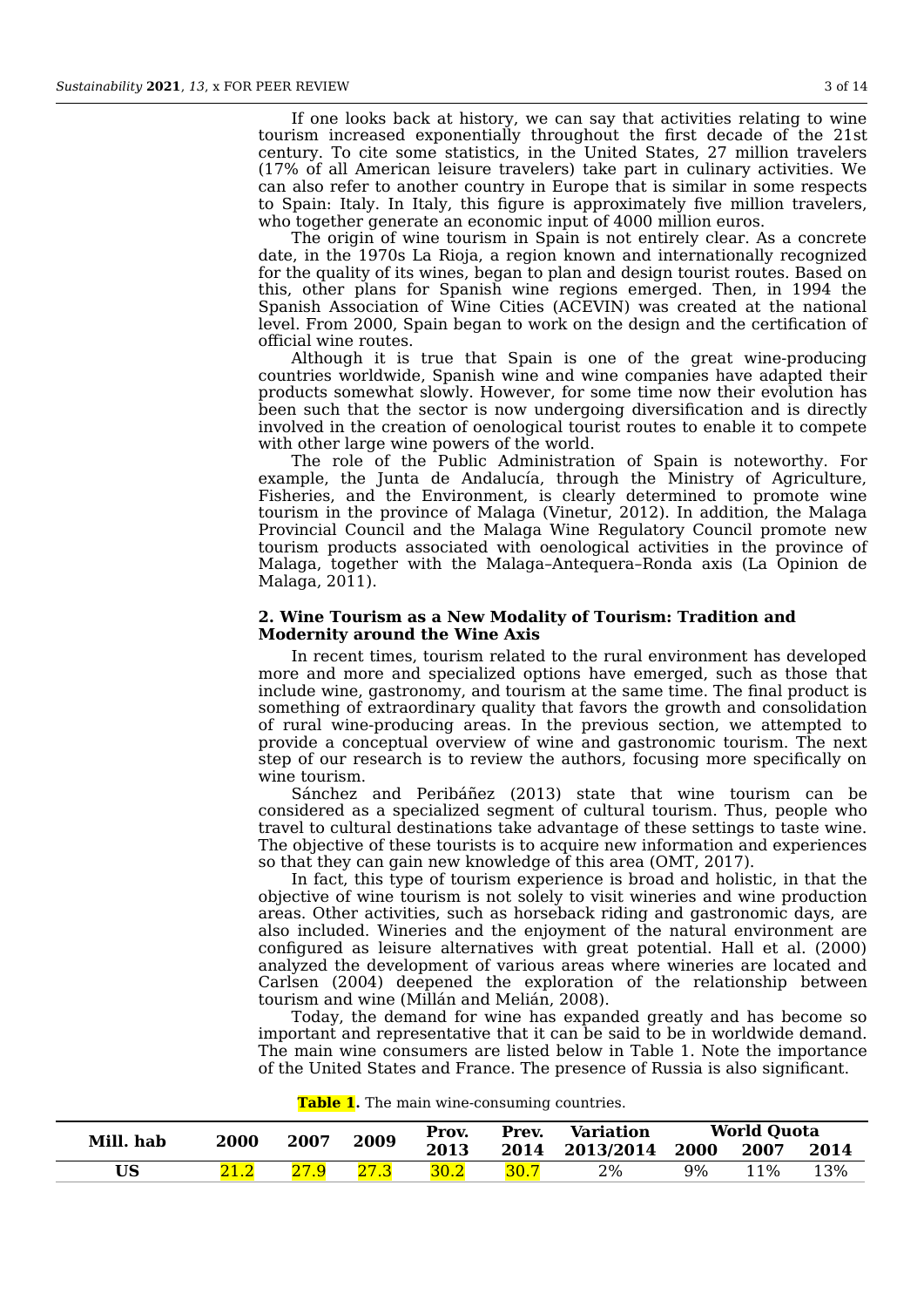*Sustainability* **2021**, *13*, x FOR PEER REVIEW 4 of 14

| <b>France</b>               | 34.5 | 32.2 | 30.2 | 28.7 | 27.9 | $-3%$  | 15% | 13% | 12% |
|-----------------------------|------|------|------|------|------|--------|-----|-----|-----|
| <b>Italy</b>                | 30.8 | 26.7 | 24.1 | 21.8 | 20.4 | $-6%$  | 14% | 11% | 9%  |
| <b>Germany</b>              | 20.2 | 20.8 | 20.2 | 204  | 202  | $-1\%$ | 9%  | 8%  | 8%  |
| China                       | 10.9 | 14.3 | 14.9 | 17.0 | 15.8 | $-7%$  | 5%  | 6%  | 7%  |
| UK                          | 9.7  | 13.7 | 12.7 | 12.7 | 126  | $-1\%$ | 4%  | 5%  | 5%  |
| <b>Russia</b>               | 4.7  | 12.7 | 11.8 | 10.4 | 9.6  | $-7%$  | 2%  | 5%  | 4%  |
| Argentina                   | 12.5 | 11.2 | 10.3 | 10.4 | 9.9  | $-4%$  | 6%  | 4%  | 4%  |
| <b>Spain</b>                | 14.0 | 13.1 | 11.3 | 9.8  | 10.0 | 2%     | 6%  | 5%  | 4%  |
| Australia                   | 3.9  | 4.9  | 5.1  | 5.4  | 5.4  | 0%     | 2%  | 2%  | 2%  |
| <b>Rest of the</b><br>world | 63.3 | 72.6 | 73.5 | 742  | 73.7 | $-1\%$ | 28% | 29% | 31% |
| WORLD(1)                    | 226  | 250  | 242  | 242  | 240  | $-1\%$ |     |     |     |

(1) Estimate ranges between 235.2 and 244.3. Source: OIV, OIV experts, specialized press.

The concept of wine tourism encompasses different definitions and versions. Only some of them have been selected:

- In France, wine tourism is defined as "the organization and animation of activities related to tourist stays in wine-growing regions: visits to wineries, tastings, accommodation, restaurants and activities related to wine and agri-food products and regional traditions" (AFIT: 2001, p.23).
- The VINTUR project, which has been implemented by the European Network of Wine Cities (RECEVIN), defines wine tourism as: "the wine tourism product consists of the integration under the same thematic concept of existing and potential tourist resources and services of interest from a wine-growing area".
- The Spanish Association of Wine Cities (ACEVIN) refers to wine tourism as follows: "a tourist product, a trip that offers visitors the possibility of immersing themselves in the culture, tradition and customs of a winegrowing area, of a Wine City. Stroll through a vineyard, visit a winery and learn about the winemaking and production process, participate in commented tastings of the best wines of a Denomination of Origin, stay in a rural setting, have a good wine in a tavern and buy typical products in a specialized store are some of the experiences that a Wine Route offers the visitor, without forgetting, of course, the opportunity to get to know the historical, cultural and natural heritage of our cities".
- Getz and Brown (2006) explain wine tourism like this: "it is simultaneously a consumer behavior, a strategy to develop the geographical area and the wine market of said area and a promotional opportunity for wineries to sell their products directly to consumers".
- O, Neill and Charters (2000) point out that "wine tourism attracts an ethical and responsible tourist who interacts well with residents and spends large sums of money" (Millán Vázquez, G. and Melián Navarro, A. 2008).
- Stewart et al. (2008) point out that this type of tourism embraces the idea that gastronomy, wine, and, in general terms, culture can be the main attraction of visiting a certain region. Wine reflects, in short, the cultural, social, and patrimonial heritage of the peoples of a region—that is, the characteristic idiosyncrasies of its inhabitants, even going so far as to define all this kind of tourism has to offer in a more general and encompassing way as "the landscape of wine" (Brunori and Rossi, 2000).
- Elías (2006) defines wine tourism as "the trips and stays directed to the knowledge of the landscapes, the tasks and the spaces of winemaking, and the activities that increase their knowledge and acquisition and can generate development in the various wine-growing areas".
- The Western Australian Wine Tourism Strategy (Charters and Ali-Knight, 2002) specifies wine tourism as "the journey that is developed with the purpose of having experiences with wineries and wine regions, as well as with their lifestyles". It is, in short, an experience based on a lifestyle that has a high educational component or provides knowledge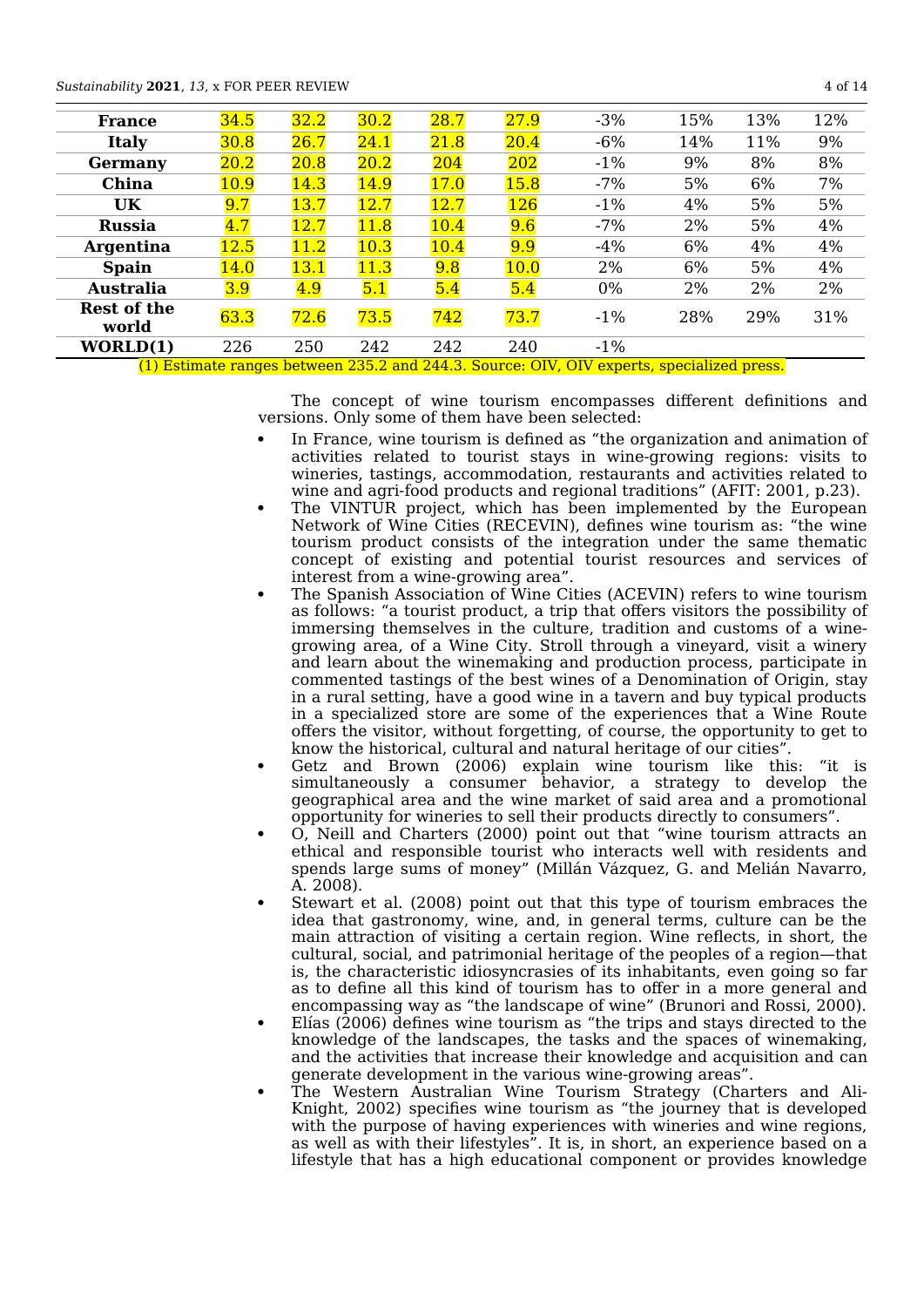about the wine; the place where it is made; and, consequently, its traditions. Wine tourism is, therefore, closely linked to culture.

- Morales, G. et al. (2007) specifies that "wine tourism is the displacement of a tourist who approaches a territory with the will to know and discover the world of wine".
- Morales, G. et al. (2007) states that wine tourism offers an interpretation of a territory. In this context, the common thread is the wine and its added characteristics.
- Hall. et al. (2000) defines wine tourism as the experience of visiting vineyards and getting to know wineries. Attending festivals and consuming products associated with wine are an integral part of the experience and are the main reasons for tourists to visit these regions.

In general, we can say that oenological tourism is based on the various manifestations of the world of wine (traditions, businesses, folklore, etc.), which are all oriented towards tourism. It is also true that there has been another shift, as the commercial characteristics of the wine have been added to another qualitative value that is difficult to measure: tourist attraction. This type of tourism establishes a new tourism modality, promoting knowledge of the wine industry in its place of origin. Therefore, wine tourism also involves the development of gastronomic tourism (Oliveira, 2011).

According to the Vademecum on European wine tourism, European wine tourism is based on the following six pillars (Millán et al., 2012):

- 1. Wine culture: the oenological-cultural value of wine tourism resources or services due to the fact that wine culture is the basis of wine tourism, with this culture being the fundamental thematic axis.
- 2. Tourism and tourists are two key factors that determine and drive the demand for, and supply of, the wine tourism product. In this equation, the tourist is the key element of the tourism business. The quality of the product, the destination, and the tourist facilities are fundamental factors.
- 3. Territory: The frame of reference and basis for the development of ecotourism opportunities at the destination. Take, as an example, the territory of the European wine route, which is made up of both natural and urban spaces and the environment or general setting in which it is based. It should be noted that to guarantee the oenological character of a route, this territory must be linked to a Protected Designation of Origin (D.O.P.).
- Sustainability: Sustainability must be seen in all its pillars—economic, social, and environmental. In fact, European wine tourism must be developed based on the principles of sustainable tourism. According to the UN World Tourism Organization (WTO), the principle that defines sustainable tourism are that all resources, both natural and cultural, must be passed on to the next generation intact. Tourism development must always be planned and managed in accordance with the pillars of sustainability so that it does not generate environmental or sociocultural problems; maintaining environmental quality is essential throughout this process.
- 4. Authenticity: The authenticity of the territory, destination, and tourism experience are factors that are highly valued by the wine tourist. Faced with developmental tourism models that are clearly outdated, we find ourselves with a differentiated and authentic version of tourism.
- 5. Competitiveness: This is the result of adapting the supply of products and services and their production systems to changes in the market segments and the forces of supply and demand. All this must be done in a sustainable way, respecting the use of resources. In summary, there is a direct relationship between the concept of sustainability and competitiveness, as highlighted by Millán Vázquez de la Torre, G. et al., 2012.

However, as in all questions of a social nature, wine tourism has its detractors and critics, who consider this industry to represent an interference in the autochthonous activities of wine-making regions. In this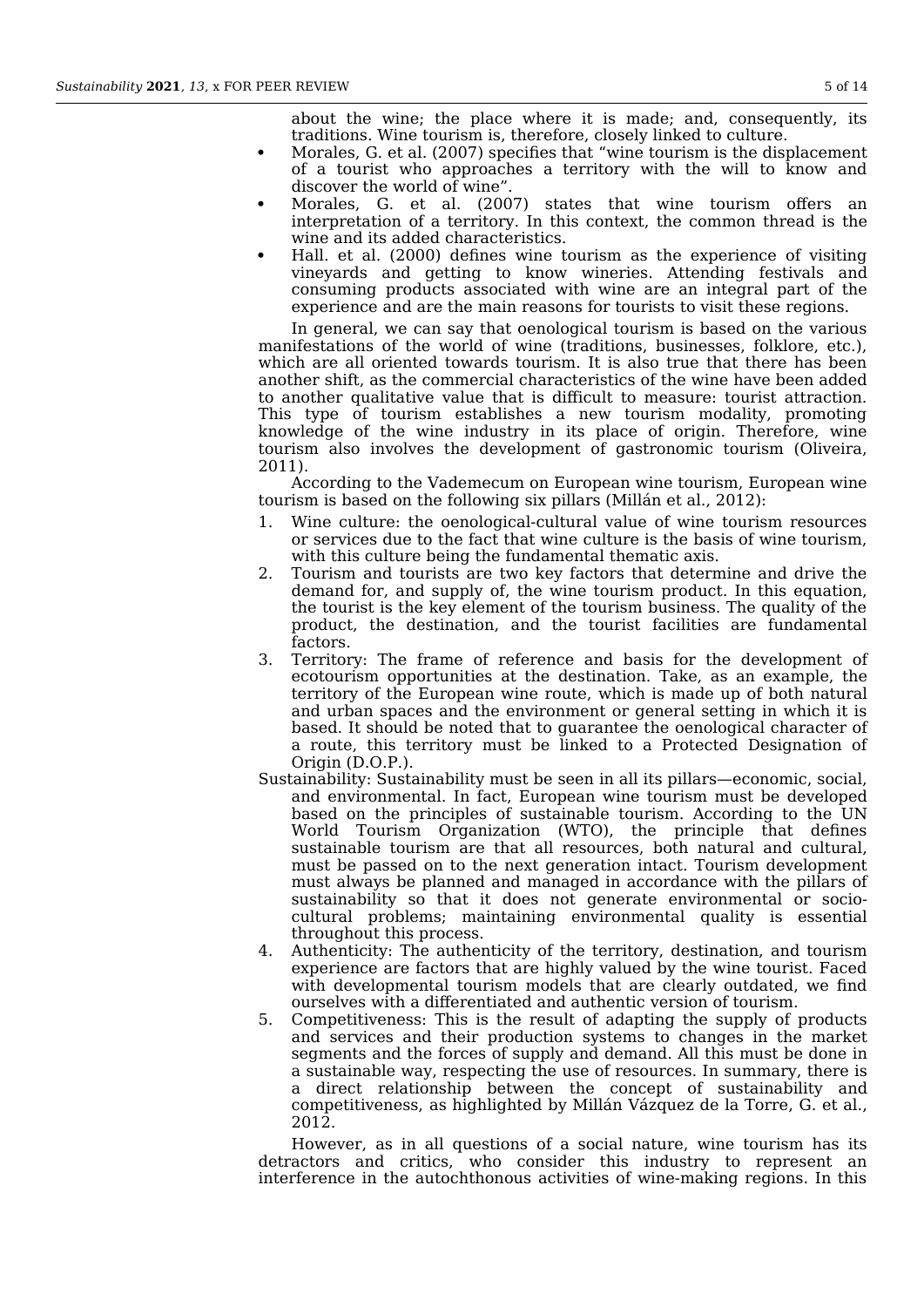sense, we find that the innovative processes related to wine-growing regions are promoted and developed by the entrepreneurs themselves, while tourism innovation encounters enormous levels of reluctance.

This attitude of reluctance can be seen as an important factor limiting the development of this tourism branch, meaning that this area has still not been fully developed. Therefore, it is necessary to review all the affected social agents so that we can achieve the full and real development of this industry.

At the beginning of our article, we provided a brief historical account of the beginning and development of wine tourism. We explained that it is a relatively new form of tourism, although it is more established in certain regions and its history varies from area to area. In some regions—such as, for example, the Napa Valley in California—great growth in this industry can be observed as a result of the commercialization effort implemented in 1975.

We can also refer to the example of Catalonia in Spain, which began a determined effort to associate tourism with commercialization in the mid-2000s, which is a very recent date. In this case, the region was seeking an alternative to seaside tourism.

Tourism agencies are the true protagonists of this process, having observed that this tourism segment has great potential for acquiring a niche market. VINTUR (2005) confirmed the existence of a series of pillars on which wine tourism pivots (Rubio, 2015).

As with all tourism areas, location is fundamental, as this is the setting in which the wine tourism experience is based. Location is also especially significant in the case of wine tourism, given that the vineyards have to be planted in a specific terrain with the necessary characteristics. In fact, it should be noted that the distinctive and identifying characteristics of the wine-making territory are based on the natural area in which it is located. In this case, the territory determines the product.

The concept of sustainability tells us that it is necessary to take into account the carrying capacity of the land. Tourism activity must always be properly planned so as not to exceed the capacity of the region. This is just one of the important considerations of the tourism sector (and greatly affects wine tourism in particular). The tourism industry will be negatively impacted by the loss of the authenticity of destinations, which is often a consequence of their overcrowding. This is far less of a risk in the case of wine tourism, as the flows of tourists are small enough that the authenticity of the area is not lost.

## **3. Wine Tourism Analyzed from the Pole of the Offer**

Tourism and its different manifestations must be analyzed from the perspective of supply and demand in order to determine their possible market niches and potential demands. Wine tourism has mainly been developed in stages in different production areas. It is a type of tourism that usually branches into various routes around the world. If we carried out a global analysis, we would find that the pioneering wine tourism areas are the various European wine regions. These regions have the longest winemaking traditions and are still popular destinations today. As we have said, tourism in these areas is based around the different wine routes. The most important wine-producing countries are detailed in the following. France, which has a total of 17 wine routes, is visited by 7.5 million tourists per year (Atout, 2017).

On the other hand, Spain has a total of 23 certified routes integrated under the name "Wine Routes of Spain", which together receive 1.8 million visitors a year (ACEVIN, 2013). Italy is also a country with a deep winemaking tradition and has 140 registered routes, the most visited being those in the Tuscany region.

If we were to carry out an analysis at the level of the continent, we could say that in Europe the thematic routes model is associated with the denominations of origin of wine (Medina and Treserras, 2008).

In Napa Valley in the United States, there is a total of 400 wineries, with 260 being located in Sonoma Valley (Medina and Treserras, 2008, Inalaf et al., 2012,). A specific case worth highlighting is that of Latin America,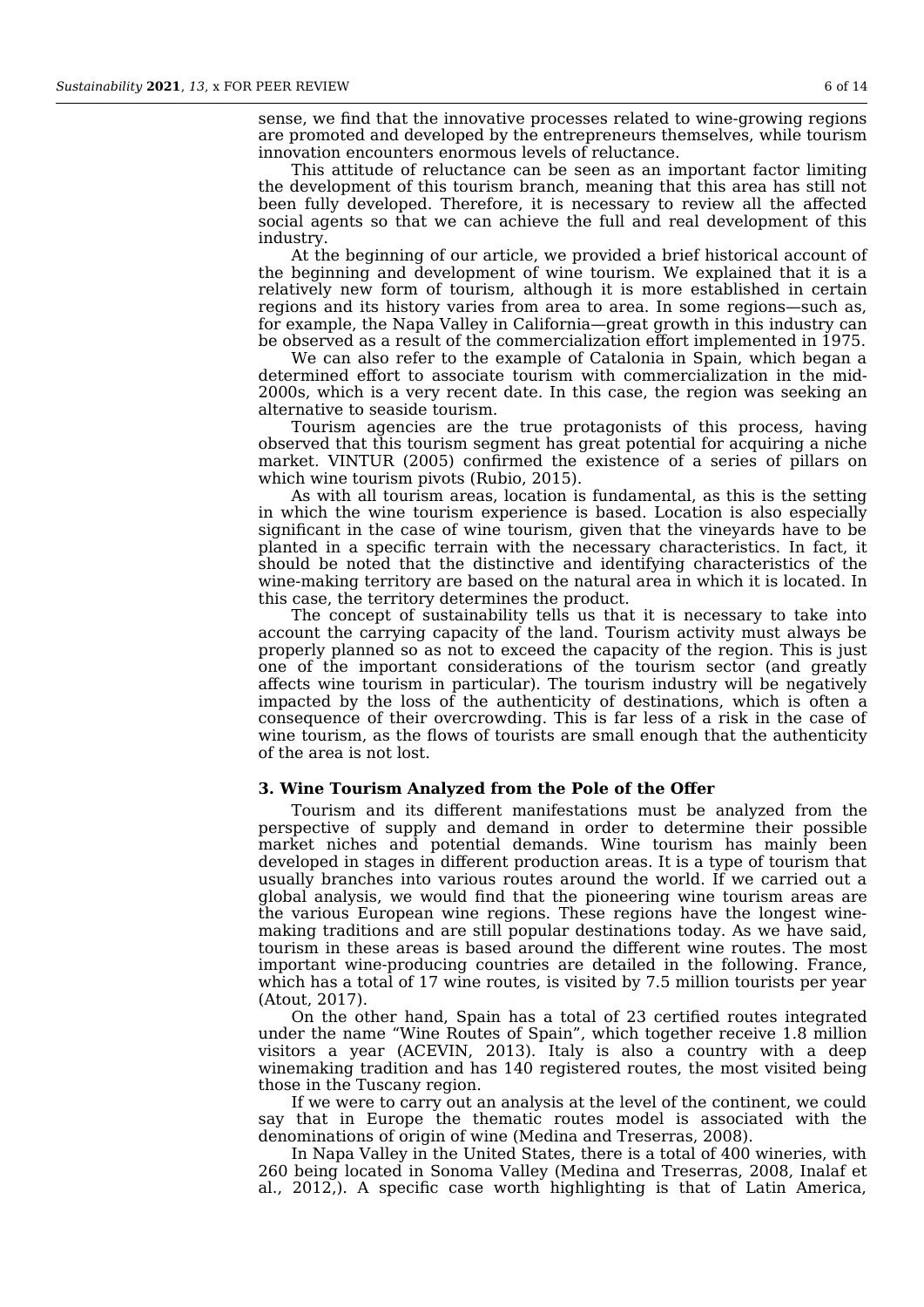because this can be considered as an emerging market with high levels of market growth. For example, in Argentina there was an increase in the number of tourists from 400,000 in 2004 to 1,500,000 in 2011. The country that has experienced the greatest increase is Brazil, with the Vale dos Vinhedos in Bento Gonçalves being a prime example, having a flow of tourists that grows progressively (Favero, 2007).

In summary, the wine tourism industry has been growing progressively in recent years in different countries around the world. This must be taken into account, as it has allowed the creation of an association between the wine sector and the tourist activity of a country. For example, in Spain it is possible for new geographical areas to become tourism destinations by offering visits to wineries.

The different activities offered within the wine tourism industry can be grouped into three blocks—namely, natural heritage, the cultural heritage of wine, and tourism services. These are shown in Table 2 below.

**Table 2.** Activities offered within the wine tourism industry.

|                                | <b>Activities</b>                                                                               |
|--------------------------------|-------------------------------------------------------------------------------------------------|
| Natural heritage               | Vineyards, landscapes, and trails.                                                              |
| Cultural heritage of wine      | Museums, wineries, oenology courses, tastings,<br>historic town centers, festivals, traditions. |
| Tourism services               | Thematic accommodation, wine therapy centers,<br>shops, wine bars.                              |
| $SOurco. Álvaroz Solíc (2007)$ |                                                                                                 |

Source: Álvarez Solís (2007).

These wine tourism activities occupy a novel position in the market. According to García (2008), the enotourism system can be defined as a set of subsystems relating to territory, wine culture, and tourism (García, 2008).

In fact, territory and wine culture are inseparable elements that have been known and analyzed from different perspectives for centuries in Spain. Wine culture has been used as a tourist product to encourage economic diversification in many rural areas, fixing the population to the land and generating economic inputs and opportunities for gaining employment and wealth. For this reason, various development plans and activities have been carried out in the last decade aiming at promoting wine tourism in different wine production areas in Spain.

Museums have been set up that focus on wine as a resource, giving rise to the Association of Wine Museums of Spain, which includes a total of 35 museums. The Dinastía Wine Culture Museum in La Rioja or the Provincial Wine Museum in Peñafiel are examples of this type of museum.

The Somontano Museum and Interpretation Center, the Villa Lucía Theme Center in Álava, and the Wine Museum in Cangas de Narcea offer guided tours, wine tastings, and courses (Álvarez Solís, C., 2007), encouraging wine tourism through the promotion of associated tourism products. However, the most outstanding example is perhaps visits to wineries themselves, as these buildings also have architectural value. Andalusia, specifically the Jerez area, is an example of this.

This type of winery is an example of the transformation of a purely functional building to one with ornamental beauty. One can admire the magnificence of its architecture, which dates from the 19th century, and gain information about the process by which winemaking techniques were combined with careful design. Thus, so-called "Wine Sanctuaries" have been created, as well as a new model by which visitors can enjoy wine. All this added to production spaces.

However, throughout this process it is also necessary to take into consideration the importance of small- and medium-sized wineries, which have been preparing their spaces to allow tourist visits. It is also important to mention the numerous wine fairs and popular festivals that take place in wine-making regions, such as popular festivals focusing on the grape harvest (such as the wine festivities in Valdepeñas, Jumilla, and Logroño; the festival of Albariño in Galicia; and the wine night in Requena. There are many more examples besides these). The wine guilds (there are 60 gastronomic guilds,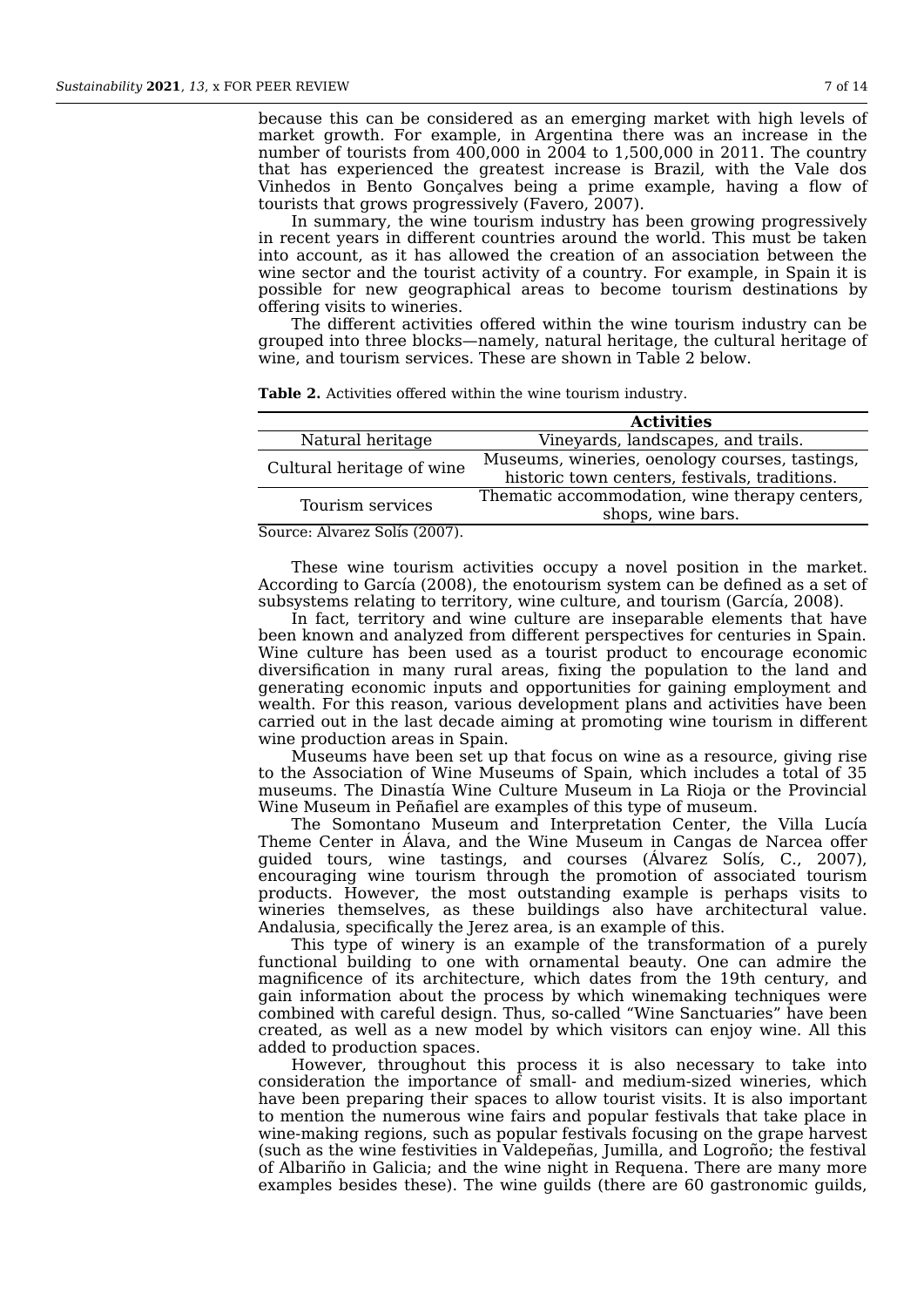of which at least 12 are winemaking brotherhoods) (Álvarez Solís, C. 2007) also play a leading role in this process.

For their part, wine tastings and courses (there are 13 schools and tasting centers in Spain) also stand out at the forefront of wine tourism. The sixty-nine regulatory councils of the denomination of origin offer tasting activities, courses, and conferences (Álvarez Solís, C. 2007), highlighting the different features of this product.

With regard to thematic hotel establishments, it should be noted that these are usually associated with a winery or vineyard.

The multitude of different experiences related to wine has given rise to the creation of innovative and sustainable tourism products—for example, there are now wine tourism experiences related to health and beauty tourism. In fact, wine therapy, dietetics, and therapies related to the world of wine and the vine are becoming increasingly popular. This type of tourism originated in France. In Bordeaux in 1999, the Chateau Smith Lafitte opened Les Sources de Caudalie, a wine tourism complex by definition, which featured a winery, a luxury hotel, a thermal center focusing on wine therapy, and a cosmetics line (Álvarez Solís, C. 2007). This was used in the article Income Inequality and Status Symbols: The Case of Fine Wine Imports as another reference framework, in order to study luxury tourism resources (Niklas, 2019).

## **4. From the Most General to the Most Particular: An Exhaustive Analysis of the Málaga Wine Sector**

#### *4.1. Preliminary*

We will now focus on the specific case of Malaga. First of all, we would like to point out that the territory of Malaga has undergone an important transformation, partly due to the footprint of tourism in this area (although not solely). There has been a shift in tourism activity from mass tourism, whose destination is the coast, to other tourist modalities that offer a more authentic experience of the region. In this sense, in recent years the tourism activity in this area has diversified, which has resulted in tourists seeking the interior of the province as a destination, thus promoting the development of non-coastal towns (such as Antequera and Ronda). In addition to the emergence of the wine sector in this area, more traditional forms of tourism also continue to boom, making Malaga a highly competitive tourist destination.

The geography of Malaga is very varied. The region is made up of a coastal strip, mountainous reliefs, and interior plains. The warm temperate Mediterranean climate predominates, with long dry summers combined with short mild winters. The eastern coastal areas experience a subtropical Mediterranean climate, while in the extreme west, the climate is oceanic Mediterranean, with more abundant rainfall (Ruiz, 2017). The geography of the region and its meteorology facilitate the cultivation of vines, which are produced under the brand name of "Málaga". Currently, a total of 1000 hectares of vineyards dedicated to wine exist in the province of Malaga, producing around 6–7 million kilos of grapes and 4 million liters of wine, of which a total of 2.5 million liters are qualified by the regulatory council. This is a sector with a great efficiency and profitability, since the global turnover of wineries monitored by the aforementioned regulatory council is estimated to be between thirty and forty million euros for wine with a designation of origin (DO). Of this, almost 40% is exported to the foreign market; in the case of wine with the denomination of origin of Sierras de Málaga, this figure is reduced to 10% (www.vinomalaga.com).

The distribution of wineries and wine brands registered with the regulatory council for these two designations of origin are shown in Table 3.

**Table 3.** Distribution of wineries registered with the regulatory council.

| <b>D.O.P.</b> | <b>Number of Ware-</b><br>houses | <b>Wine Brands Registered</b><br>with the Regulatory Council |
|---------------|----------------------------------|--------------------------------------------------------------|
| Málaga        | 14                               | 115                                                          |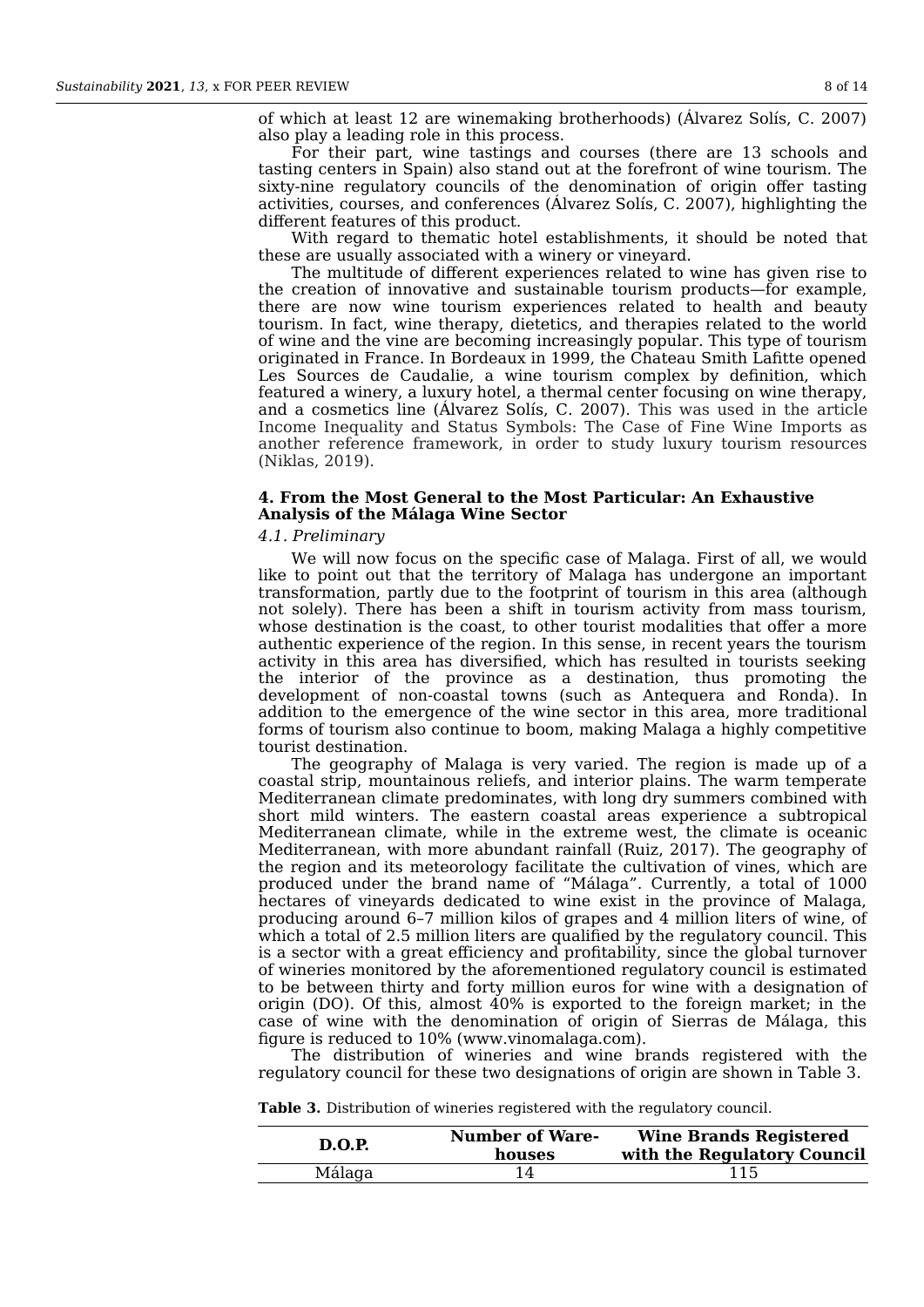| $\sim$ mno<br>ה זה ה<br>۱Α.<br>`← | . ٠.     | $\cdot$ = $\cdot$<br>$\overline{ }$ |
|-----------------------------------|----------|-------------------------------------|
| $\mathbf{m}$<br>Total             | - -<br>. | $\sim$ $\sim$<br>⊿∪ພ                |
|                                   | .        |                                     |

Source: Gámez Amián, A., and Sánchez de la Calle, A. (2003).

The complexity of Malaga wines is due to the fact that this is an area that produces a huge diversity of wines. The recovery of the wine sector in the province of Malaga began with the creation of the regulatory council. The precedent for this council was the Regulations of the Malaga Wine Exporters Guild Association dating from 1900, whose objective was to advocate in the interests of the wine trade. The council issues certificates and guarantees, through its seal of origin, the legitimacy of wines destined for foreign trade (www.vinomalaga.com). In 1924, the Association of Malaga Wine Exporters Breeders requested the registration of the Malaga brand, which was published in the Official Industrial Property Gazette for 16 March 1924 (www.vinomalaga.com). In 1933, the Regulatory Council of the Denomination of Origin "Málaga" was created and its first regulation was published in the Madrid Gazette in 1935. In 2001, its fourth regulation was published in the Official Gazette of the Junta de Andalucía, which also recognized the D.O. Sierras de Málaga, then called the Regulatory Council of Denominations of Origin "Málaga" and (www.vinomalaga.com), which in 2004 merged with the Regulatory Council of the Denomination of Origin "Pasas de Málaga", becoming the Regulatory Council of the Denominations of Origin "Málaga", "Sierras de Málaga", and "Pasas de Málaga".

## *4.2. An Approach to the Denomination of Origin Malaga*

The denomination of origin of a wine guarantees its quality. It is awarded because the geographical environment in which a product is produced means that it has unique attributes that make it specific and special. The geographical environment helps to make the wine a quality product, as well as the raw material used, the manner of production, the soil, the climate, and the human factors involved (Rubio, 2015). The denomination of origin for Malaga is recognized by ninety percent of natives in this area, while the denomination of origin for Sierras de Malaga is only recognized by 36.6%. Consumers consider Malaga denomination of origin wines to be prestigious and they are associated with the land in this area. On the other hand, the denomination of origin Sierras de Málaga is not so well known, but experts consider that the wines produced in this area to be of good quality with their own character and to be capable of being promoted at the market level; therefore, the promotion, commercialization, and distribution of these wines is seen to be necessary (Sopde, 2014).

The Malaga wine production area is made up of 67 municipalities, all of them located within five geographical areas of production: Axarquía, Montes de Málaga, Norte, Manilva, and Serranía de Ronda. Each of these areas is characterized by different terrain, orography, climate, and soil. The wines of the Denomination of Origin Malaga are made mainly with the white varieties Pedro Jiménez and Moscatel, with special importance placed on sweet wines (overripe or raisined grapes) and dry wines. There are also the so-called liquor wines. Depending on when the alcohol is added to the must and whether the must come from fresh or overripe grapes, different types of sweet wines can be obtained (www.vino malaga.com).

The types of wine (Table A1, Appendix A) and the wines according to the elaboration (Table A2), together with the wine-growing areas of Malaga (Table A3) and the number of "wineries" in Malaga (Table A4) help us to analyze the volume of qualified wine. A comparative analysis is shown in Table A5. Table A5 shows the volume of qualified wine in the specific geographical area of study. Two specific periods, 2013/2014 and 2014/2015, are taken into consideration. These temporal cohorts were chosen because they represent three particularly significant temporal periods for Malaga wines. There is a clear upward trend, acquiring a quantity of 14.339 for the 2013/2014 period and reaching a quantity of 15.419 for the 2014/2015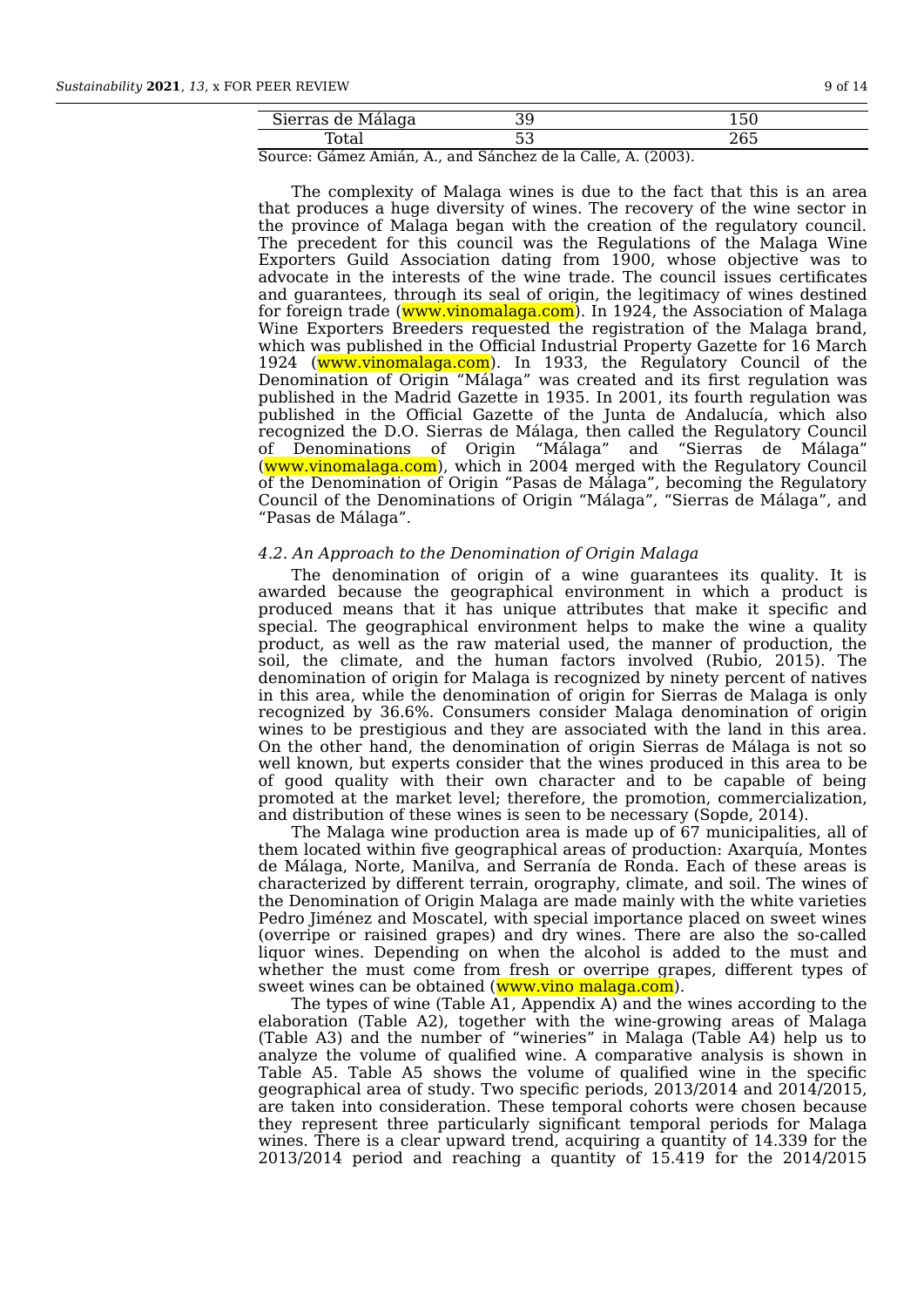period, showing a boom in the sector as in Tables A1–A6 of the below appendix.

### *4.3. The Denomination of Origin Sierras de Málaga*

The production area of the Denomination of Origin of Sierras de Málaga is made up of 67 municipalities located in four production areas (Axarquía, Montes de Málaga, Norte, and Manilva) and one sub-area: Serranía de Ronda. Wines with Denomination of Origin Sierras de Málaga are made in wineries located in the Serranía de Ronda and 100% of the grapes used for their production come from this sub-area. Sierras de Málaga wines can be made with the Blanca varieties: Pedro Jiménez, Moscatel, Chardonnay, Macabeo, Colombard; Sauvignon Blanc: Lairen and Doradilla, Gewürztraminer, Riesling, Verdejo and Viognier; and the red varieties: Romé, Cabernet Sauvignon, Merlot, Shyrah, Tempranillo, Garnacha, Cabernet Franc, Pinot Noir, Petit Verdot, Graciano, Malbec, Monastrell and tintilla (Tintilla de Rota) (www.vinodemalaga.com).

The vineyard area, the number of wineries, the volume of qualified wine, the internal commercialization, and the external commercialization in the production of denomination of origin wine for Sierra de Málaga are shown in Tables 4–7:

**Table 4.** Vineyard area and number of winegrowers in the Sierra de Málaga.

| Area registered at the end of the campaign (ha) |  |  |  |
|-------------------------------------------------|--|--|--|
| Number of winegrowers                           |  |  |  |
| $0 \sim 0.0014$                                 |  |  |  |

Source: Órganos de Gestión de las DOPs y Comunidades autónomas, 2014.

**Table 5.** Number of wineries in the Sierra de Málaga.

|                             | No bottlers            |         |
|-----------------------------|------------------------|---------|
| Registered wineries         | Bottling               |         |
|                             | <b>Total</b>           |         |
| $\sim$ $\sim$ $\sim$ $\sim$ | . .<br>$\sim$<br>_ _ _ | _ _ _ _ |

Source: Órganos de Gestión de las DOPs y Comunidades autónomas, 2014.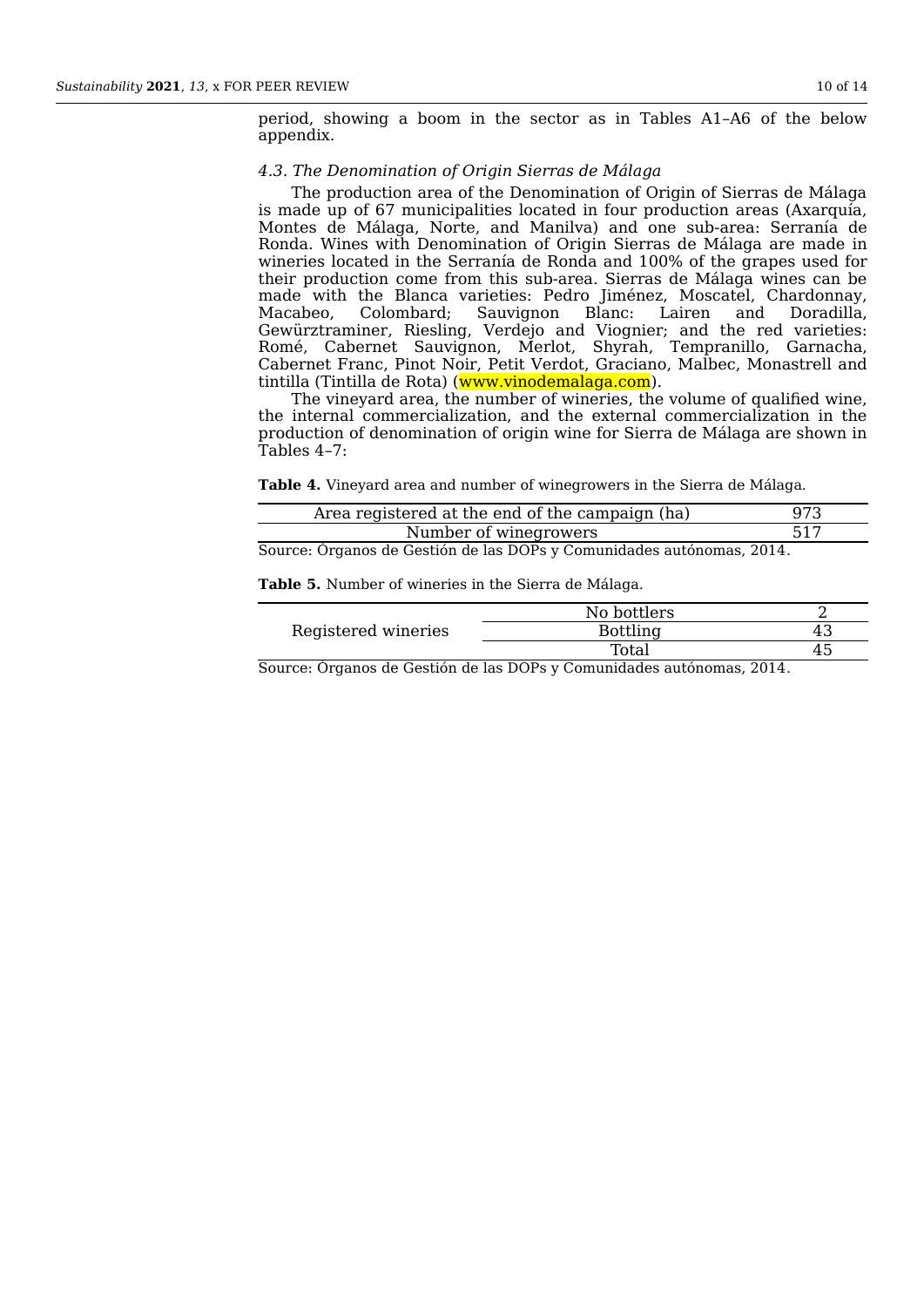| ш |
|---|
|---|

**Table 6.** Volume of qualified wine (hl) in the Sierra de Málaga.

| Campaign 2013/14                                                      | 10.801 |
|-----------------------------------------------------------------------|--------|
| Campaign 2014/15                                                      | 8.929  |
| Source: Órganos de Gestión de las DOPs y Comunidades autónomas, 2014. |        |

**Table 7.** Indoor marketing and outdoor marketing in the Sierra de Málaga.

| Indoor marketing                                                                                                                                                                                                                           |           | 5.858 |  |
|--------------------------------------------------------------------------------------------------------------------------------------------------------------------------------------------------------------------------------------------|-----------|-------|--|
|                                                                                                                                                                                                                                            | % s/total |       |  |
|                                                                                                                                                                                                                                            |           |       |  |
| Outdoor marketing                                                                                                                                                                                                                          | % s/total |       |  |
| <b>Total Marketing</b>                                                                                                                                                                                                                     |           | 6.584 |  |
| $0 \sim 0.000$ . $0 \sim 0.000$ . $0 \sim 0.000$ . $0 \sim 0.000$ . $0 \sim 0.000$ . $0.000$ . $0.000$ . $0.000$ . $0.000$ . $0.000$ . $0.000$ . $0.000$ . $0.000$ . $0.000$ . $0.000$ . $0.000$ . $0.000$ . $0.000$ . $0.000$ . $0.000$ . |           |       |  |

Source: Órganos de Gestión de las DOPs y Comunidades autónomas, 2014.

After the established analyses, a different trend from that indicated in the previous tables can be observed. In this last part of the work, we can see that there is an inverse tendency compared with the previous tables. Table 6 shows the volume of qualified wine. For the 13/14 campaign, the amount contributed is 10.801; for the 14/15 campaign, this amount reaches 8.929. In summary, there are two clearly divergent trends between the tables in the first part and the tables in the second part of this work.

## **5. The Malaga Wine Experience and Its Tourism and Sustainability Consequences**

The tourism experience offered by the Malaga wine routes is based on the product itself, together with all complementary experiences, which are usually focused around the Serranía de Ronda, which is the most important wine production area in Malaga. This complementary experience originated in the Serranía, a natural territory that covers 240,519 hectares, within which the Natural Parks of Los Alcornocales, Grazalema, and Sierra de las Nieves are located, the latter of which has been declared a UNESCO Biosphere Reserve. These are areas of great natural wealth and are exploited for tourism purposes under the premise of sustainability. In addition, natural and human sites, past and present, are also on offer, forming a wide, global, and high-quality tourism experience. An example of this is Ronda, which stands as the center of the wine routes. Ronda is also a historic city that was declared a Site of Cultural Interest in 1966. It has a rich heritage, featuring monuments, cultural attractions, and important natural resources that the traveler cannot be indifferent to. There is also the archaeological site of the Acinipo, which has a rich history (Rubio, 2015).

Wine tourism centering around wineries includes different guided tours in other languages, indicating that international tourism is very important. Half of these wineries measure visitor satisfaction and thus should be able to improve and adapt the tourism experience they offer (Rubio, 2015).

No collective promotion of these wineries takes place, since only 67% allocate a budget to promote themselves individually. Achieving  $\ddot{a}$  new market niche would depend on seeking the unification of these wineries.

Finally, it is important to emphasize the importance of the ability of wine producers to adapt to tourism demands depending on the time of the year. Wine producers must take into account the so-called "demand peaks" (the months with the highest and lowest influx of tourists) and allocate resources for both the busiest months of the year and the months with less influx in order to increase the number of visits and achieve sustained growth during all periods of the year.

#### **6. Conclusions**

As can be seen in the present work, wine tourism includes the activities of tasting, consuming, and purchasing wine. Wine tourism activities are located in the places where wine is produced. In summary, wine tourism activities include a visit to the place where the wine is produced; an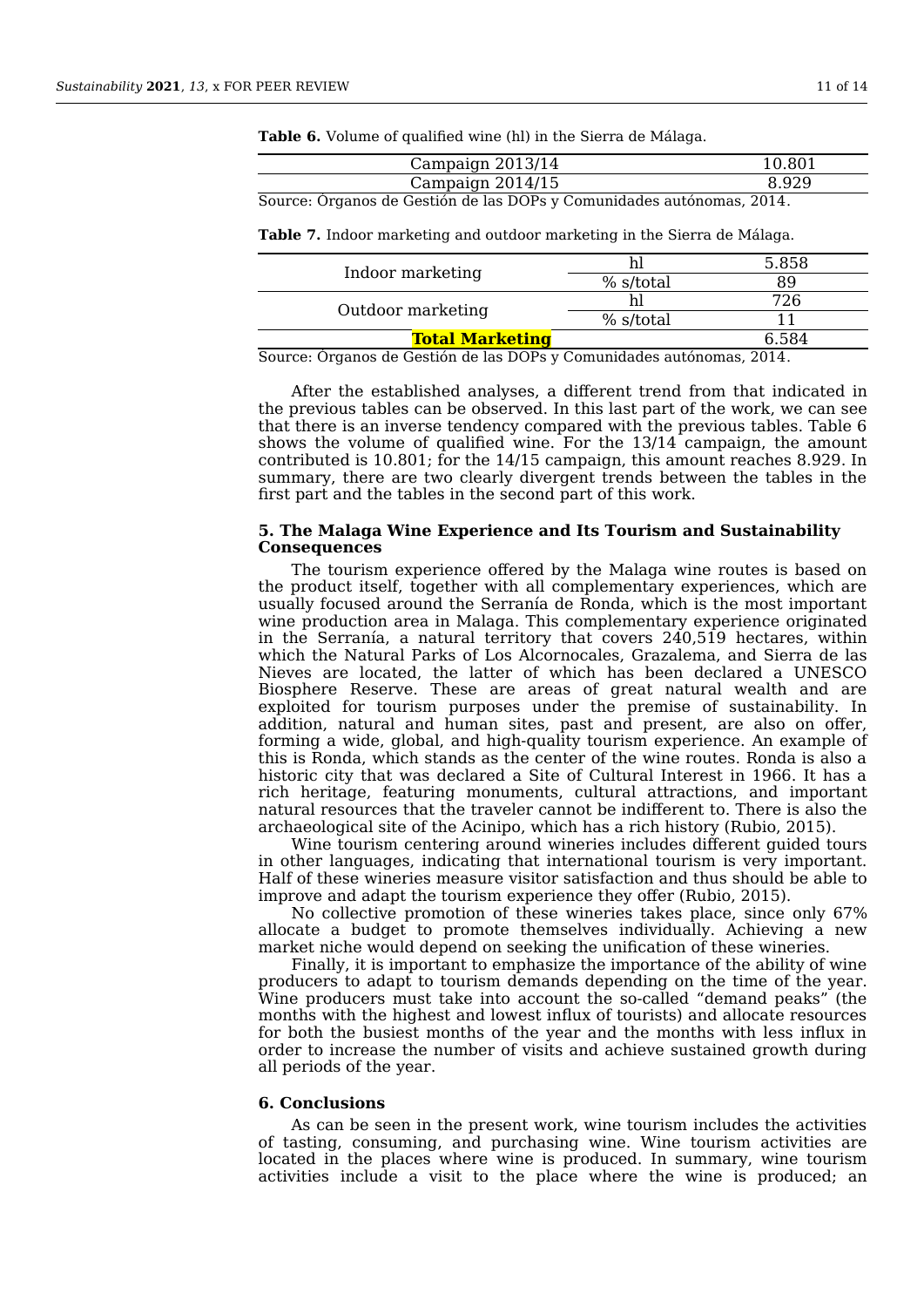explanation of the history and idiosyncrasy of the specific winery; and an overview of the place, the territory, and the production processes used. Thus, visitors have the opportunity to taste the wine and enjoy the tourism activities in the area. Thus, wineries play a commercial and distribution role that is very important in this process.

It has been seen that gastronomy, culture, and tourism can be associated with a single activity in such a way that they create a perfect symbiosis in a global product, helping boost the development of geographical areas that produce these crops. Similarly, the growing trend of tourists desiring to seek more authentic and interesting destinations that offer new types of tourism activities, such as wine tourism, has caused these types of tourism to become more common. Likewise, economic inputs that help the local economy through the circular flow of income have been generated. In fact, it has been proven that wine tourism routes generate many positive benefits for the area where these routes are located, generating potential synergies that can be transmitted to nearby cities where wine products are produced. Additionally, it has been observed that the continuous improvement of wine tourism is the result of the growing awareness of the importance of these products, in accordance with the new demand for more active and high-quality tourism activities for visitors to engage in. In this way, important improvements have taken place in the development of the models of these wine tourism areas, as is the case of Malaga (which is just one example of this).

In this work, the important winemaking history of Malaga has been highlighted, as well as the renowned wines of the province of Malaga, which have resulted in a high-quality tourism experience. Great progress has been made in recent years, in line with new tourism demands. In summary, it can be concluded that the wine tourism industry will continue to grow. Winegrowing areas will have to manage these growing flows of tourists from the perspective of sustainability. In fact, the good planning of this industry based on the pillars of sustainability has made wine tourism a model that should be emulated by other subsectors of tourism.

It should be noted that it is still necessary to improve some issues relating to wine tourism. Wine tourism must include the collective development of all types of tourism involved in this area. The international perspective must also be considered in the development of this type of tourism, since, as has been discussed in this work, a significant percentage of current wineries offer guided tours in other languages in order to supply the international demand for this experience.

**Author Contributions:**

**Funding:**

**Institutional Review Board Statement:**

**Informed Consent Statement:**

**Data Availability Statement:**

**Conflicts of Interest:**

#### **Appendix A**

**Table A1.** Types of sweet wines.

| <b>Type of Wine</b>        | <b>Grape Type</b>   | <b>Process</b>                       |
|----------------------------|---------------------|--------------------------------------|
| Natural sweet              | Fresh grape must    | Fermentation ends with the addi-     |
|                            |                     | tion of wine alcohol                 |
|                            |                     | Before the start of fermentation Al- |
| Master                     | Fresh grape must    | cohol is added                       |
| Tender                     | Sunny grapes, musts | Fermentation ends with the addi-     |
|                            | with a lot of sugar | tion of wine alcohol                 |
| Cource www.zino malaga.com |                     |                                      |

Source: www.vino malaga.com.

Depending on the aging, the following types of wines are established: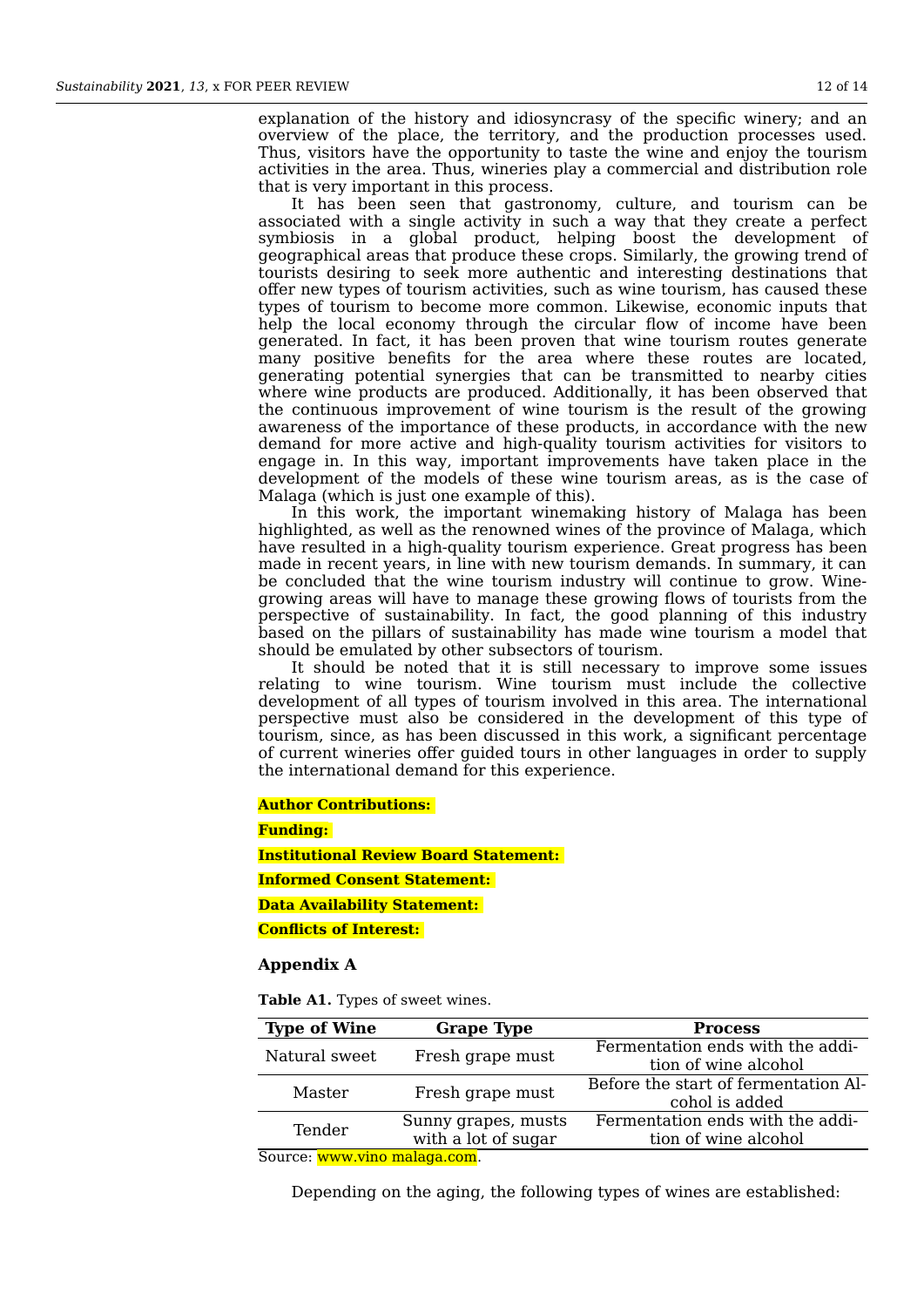- Pale: aging up to 6 months.
- Noble: aging from 2 to 3 years.
- Añejo: aging from 3 to 5 years.
- Transañejo: aging over 5 years.

Certain wines can be given complementary names based on their production and organoleptic characteristics.

**Table A2.** Wines according to their elaboration.

|             | Dry Pale            |
|-------------|---------------------|
| Dry wines   | Pale Dry            |
|             | Dulce crema o cream |
| Sweet wines | Pale cream          |
|             | <b>Sweet</b>        |

Source: www.vinomalaga.com.

The vineyard area, the number of wineries, the volume of qualified wine, the internal commercialization and the external commercialization in the production of Denomination of Origin wine Málaga are shown in the following tables:

**Table A3.** Vineyard area and number of winegrowers in Malaga.

| Area registered at the end of the campaign (ha)                            |  |
|----------------------------------------------------------------------------|--|
| Number of winegrowers                                                      |  |
| $0 \sim 0.000$ $0 \sim 1.000$ $0 \sim 1.000$ $0 \sim 0.000$ $0 \sim 0.000$ |  |

Source: Órganos de Gestión de las DOPs y Comunidades autónomas, 2014.

**Table A4.** Number of wineries in Malaga.

|                     | No bottler |  |
|---------------------|------------|--|
| Registered wineries | Bottling   |  |
|                     | Total      |  |

Source: Órganos de Gestión de las DOPs y Comunidades autónomas, 2014.

**Table A5.** Volume of qualified wine (hl).

| Campaign 2013/14     |       |
|----------------------|-------|
| Campaign 2014/15     | .541c |
| $\Omega$ - - - - - - |       |

Source: Órganos de Gestión de las DOPs y Comunidades autónomas, 2014.

**Table A6.** Indoor marketing and outdoor in Malaga.

| Indoor Marketing<br><b>Outdoor Marketing</b> |           | 10.121 |
|----------------------------------------------|-----------|--------|
|                                              | % s/total |        |
|                                              |           | 6.055  |
|                                              | % s/total | דפ     |
| <b>Total Marketing</b>                       |           | 16 176 |
|                                              |           |        |

Source: Órganos de Gestión de las DOPs y Comunidades autónomas, 2014.

#### **References**

- 1. ACEVIN (Asociación Española de Ciudades del Vino). Available online: [http://www.acevin.es](http://www.acevin.es/) (<mark>accessed on</mark>)<br>2. Álvarez Solís, C. Enoturismo, una nueva forma de turismo emergente. *Abaco Rev. De Cult. Cienc. Soc.* 2
- 2. Álvarez Solís, C. Enoturismo, una nueva forma de turismo emergente. *Abaco Rev. De Cult. Cienc. Soc.* **2007**, *54*, 59–70.
- 3. Atout France. Oenoturisme: d'où Viennent les Clients? 2017. Available online: [http://www.datapressepremi](http://www.datapressepremium.com/rmdiff/2006757/CP_Tourisme_et_Vin-D_ou_viennent_les_clients.pdf)um.com/rmdiff/2006757/CP Tourisme et Vin-D ou viennent les clients.pdf (accessed on).
- 4. Cracolici, M.F.; Nijkamp, P. The attractive ness and competitiveness of tourist destinations: A study of Southern Italian regions. *Tour. Manag.* **2008**, *30*, 336–344.
- 5. Gámez Amián, A.; Sánchez de la Calle, A. *Exportaciones/Comercio Nacional de Vinos Málaga (1850–1999): Una reconsideración. Douro 16*; Estudos & Documentos: 2003.
- 6. García, L. *El Sistema Enoturístico Español: Nuevos Productos al Servicio de la Cultura y el Turismo. Investigaciones Turísticas. Una Perspectiva Multidisciplinar: I Jornadas de Investigación en Turismo*; Departamento de Geografía Humana, Universidad de Sevilla: Sevilla, Spain, 2008.
- 7. Getz, D. *Explore Wine Tourism, Management, Development and Destinations*; Cognizant Communication Corporation: London, UK, 2000.